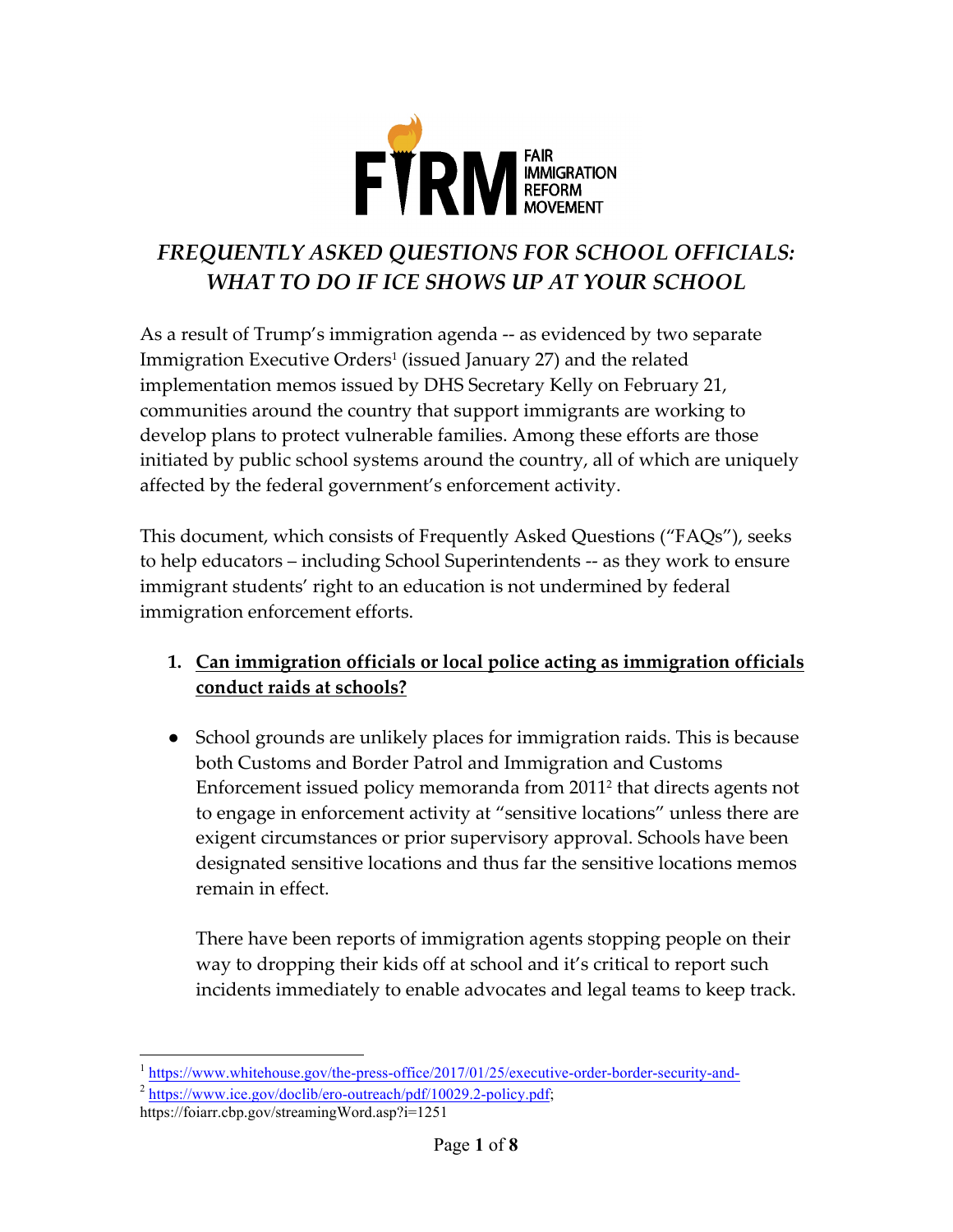- It is important to note that the U.S. Supreme Court has established that public schools must be accessible to all children regardless of immigration status<sup>3</sup> and further that when children are present in school buildings, the school is responsible for their care in place of their parents. In combination, these mean that schools have significant authority -- and the obligation to take steps to protect children, including undocumented children.
- There is no legal precedent requiring or encouraging a school to be accessible to immigration officials for immigration enforcement purposes. There is also no law that obligates a public school to assist immigration officials in an enforcement action, including but not limited to an effort to screen students at a school to identify who may be undocumented.

### **2. What power does the Superintendent have if the federal government requests information on a student or parent for the purposes of immigration enforcement?**

- In general, The Family Education Rights and Privacy Act of 1974 (FERPA) requires that schools withhold information that could identify students to third parties, including federal immigration officials.
- Furthermore, FERPA prohibits schools from disclosing personally identifiable information in a student's education records without parental consent or a subpoena. Even if presented with a subpoena, the Superintendent should consult with the school attorney to determine the validity of the subpoena before disclosing any information.
- Moreover, schools do not need to and should not inquire about or keep records on the immigration status of students and/or their family members.
- It is recommended that school Superintendents establish clear protocols for educators to follow if an immigration official asks a school for student information or for access to a student.

#### **3. What should the Superintendent do if immigration officials approach the school district?**

● Immigration officials should be referred to the Superintendent's Office or to the office of an appropriate administrator designated by the

 <sup>3</sup> See Plyer v. Doe http://caselaw.findlaw.com/us-supreme-court/457/202.html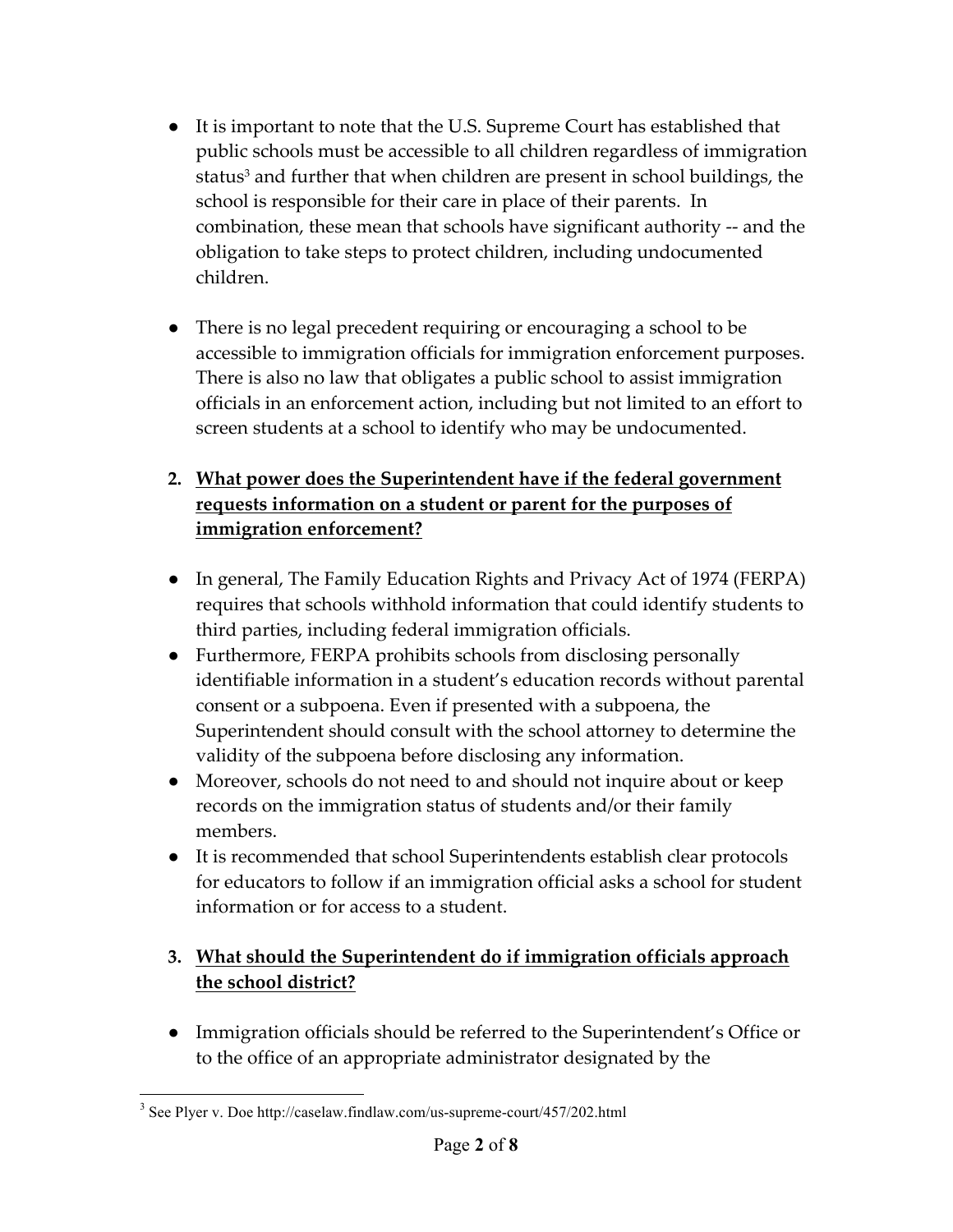Superintendent.

- The Superintendent should ask for the agent's credentials and ask why s/he is requesting access to information. The Superintendent should also ask why the agency is not following its own policy of not conducting enforcement actions on school property, which are considered sensitive locations. The Superintendent should request to (i) see written authority that instructs the agents to enter the school grounds and (ii) speak to the immigration official's supervisor to learn why immigration officials are not following the sensitive locations policy.
- The ICE Morton memo requires supervisory authority that instructs agents to enter the school property and describes the purpose for this. Prior approval must come from one of the following officials: Assistant Director of Operations, Homeland Security Investigations (HSI); the Executive Associate Director of HSI; or the Assistant Director of Field Operations, Enforcement and Removal Operations (ERO).
- The Superintendent or designated agent should consult with the school district's attorney before taking any action.

#### **4. If the purpose of the request to enter school property is to interview a student, what can the Superintendent do?**

- If immigration officials request an interview with a student, the Superintendent should consult the school district's attorney before taking any action. Failure to protect a student's legal rights against action by immigration officials could subject a school district to legal liability.
- A child also has the right against self-incrimination and may not be required to provide any information that would establish his or her residency status. The child should be advised of the right to remain silent.
- The Superintendent should notify parents that immigration officials have requested an interview with the child.
- The Superintendent should immediately contact local organizations providing free legal assistance to immigrant communities and have a lawyer dispatched to stand with the child and deter any further action by immigration officials. For a list of immigrant-serving organizations visit Informedimmigrant.com.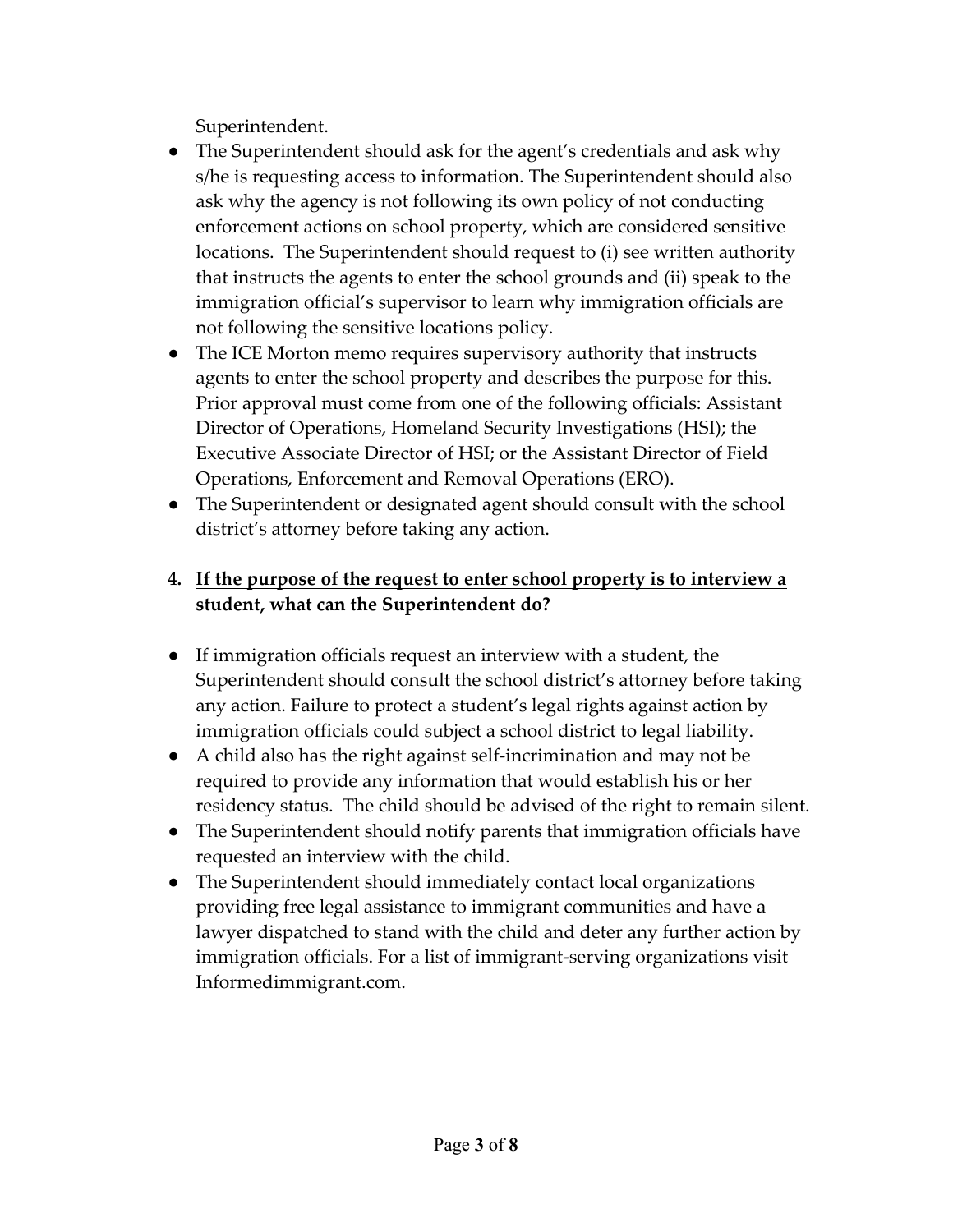## **5. What if immigration officials come to a school and have an arrest warrant?**

- This is an unusual scenario but if immigration officials are seeking to arrest a student, the Superintendent should ask for a valid arrest warrant. A valid arrest warrant will show the name of the person that they are seeking to arrest (spelled out correctly) and must be signed by a judge as is required by Article III of the United States Constitution.
- It is important to note that ICE has in the past presented what it calls an "administrative warrant" rather than a judicial warrant, which is signed by a judge. Administrative warrants are issued by ICE agents or other officials and are not signed by a judge. An administrative warrant may not provide a legal basis for someone's arrest. An administrative warrant does not compel a school district to take any action, only a warrant from a judge can compel action. If an administrative warrant is presented, the Superintendent should not honor the request. Similarly, any document that does not name the child specifically and correctly is not binding and should not be honored.
- The Superintendent should consult with the school district's attorney before taking any action.
- If a determination is made that a valid warrant is presented, the Superintendent may want to request that the arrest does not take place in school property, and/or negotiate the place of arrest so that other children are protected from viewing such an arrest. In any such case, the Superintendent should contact any local organizations providing legal assistance to immigrant communities immediately and request that a lawyer be present to stand with the child. In addition, the Superintendent should advise immigration officials not to ask the child any questions.

### **6. What happens if immigration officials request access to student and/or school records?**

- If immigration officials request access to records, these should only be allowed if the requesting agency has a valid court order or subpoena in compliance with FERPA or immigration laws or regulations<sup>4</sup>. The Superintendent should consult with the school district's attorney.
- The school district must also make reasonable efforts to notify the parent or eligible student in advance of disclosing the documents so that the

 $48$  U.S.C. § 1225; 34 CFR § 99.31(a)(9)(i); Educ. Code §§ 49076; 49077.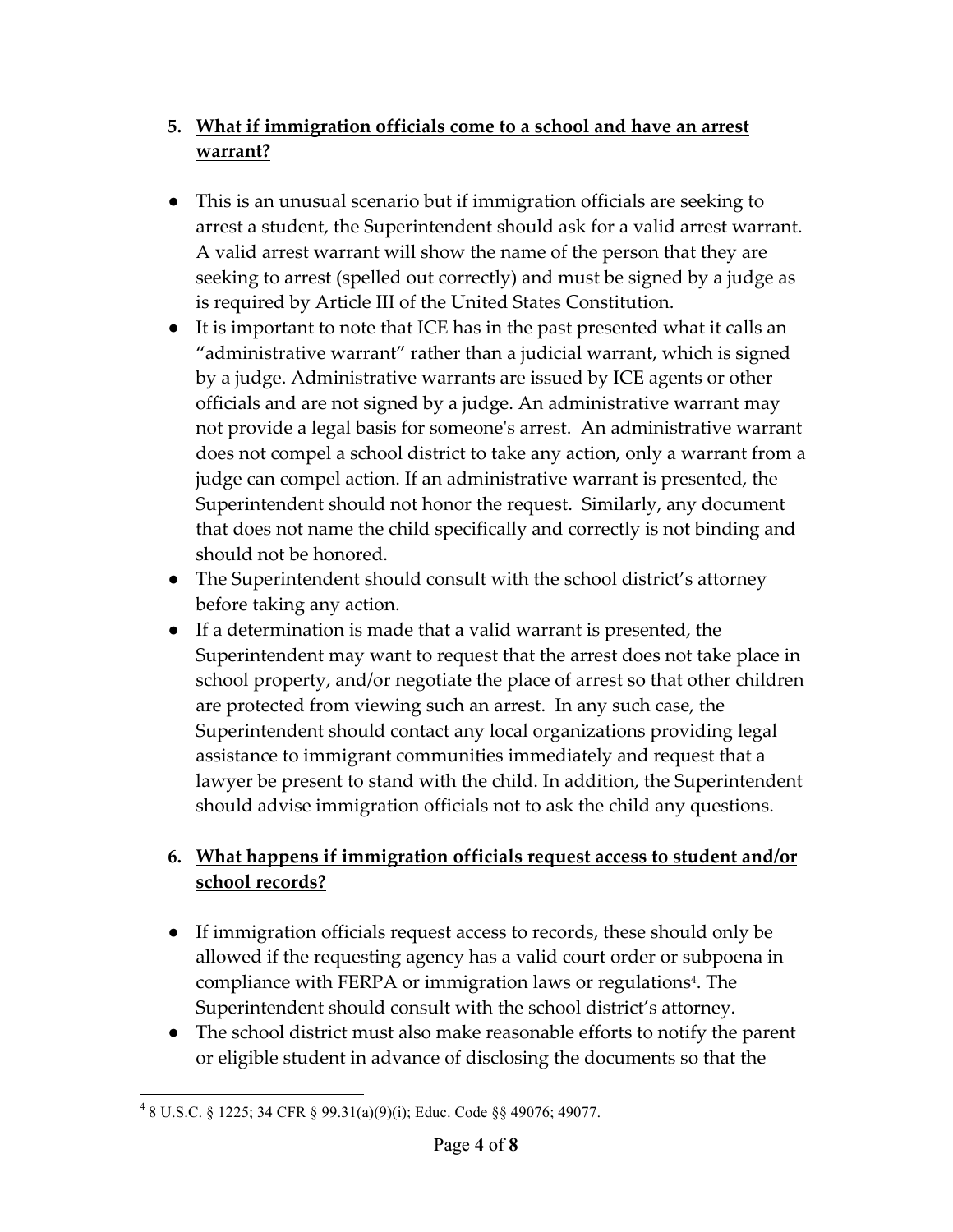parent or eligible student may seek protective action, unless the court order or subpoena relates to a federal jury investigation or law enforcement purpose, or relating to domestic or international terrorism."56

- **7. Can immigration officials be stationed outside of a school? What if they come to a school, stand outside and start asking students and/or parents questions?**
- According to the sensitive locations policies, immigration officials will only give special consideration to a request to conduct enforcement actions at or near school property if the only known address for a target is at or near a school. ICE must still obtain supervisory approval to conduct such enforcement actions from one of the following officials: Assistant Director of Operations, Homeland Security Investigations (HSI); the Executive Associate Director of HSI; or the Assistant Director of Field Operations, Enforcement and Removal Operations (ERO).
- Because surveillance by immigration officials near a school serves little purpose other than to scare families, it serves no legitimate law enforcement purpose. Such an action undermines fundamental civil and educational rights. Thus, an appropriate response to end this behavior should include legal and community actions. These include:
	- Contacting local immigrant rights groups to mobilize trained advocates to monitor the situation and remind students and parents of their rights.
	- Contacting the offices of congressional representatives. Ask them to immediately contact the Secretary of DHS and the Director of ICE to put an end to the surveillance.
	- We also suggest filing a complaint with ICE Enforcement and Removal Operations (ERO) and the Civil Liberties Division of the ICE Office of Diversity and Civil Rights if ICE is conducting investigations near school property without the proper authorization.

○ You may contact ICE Enforcement and Removal Operations (ERO) through the Detention Reporting and Information Line at (888) 351-4024 or through the ERO information email address at ERO.INFO@ice.dhs.gov, also available at https://www.ice.gov/webform/ero-contact-form.

 $\frac{5 \text{ http://www.acsa.org/Advocacy/Federal-Isues/undocumented-students-families-facts}}{34 \text{ CFR } \text{\$ } 99.31(a)(9)(ii); \text{Educ. Code } \text{\$ } 49077$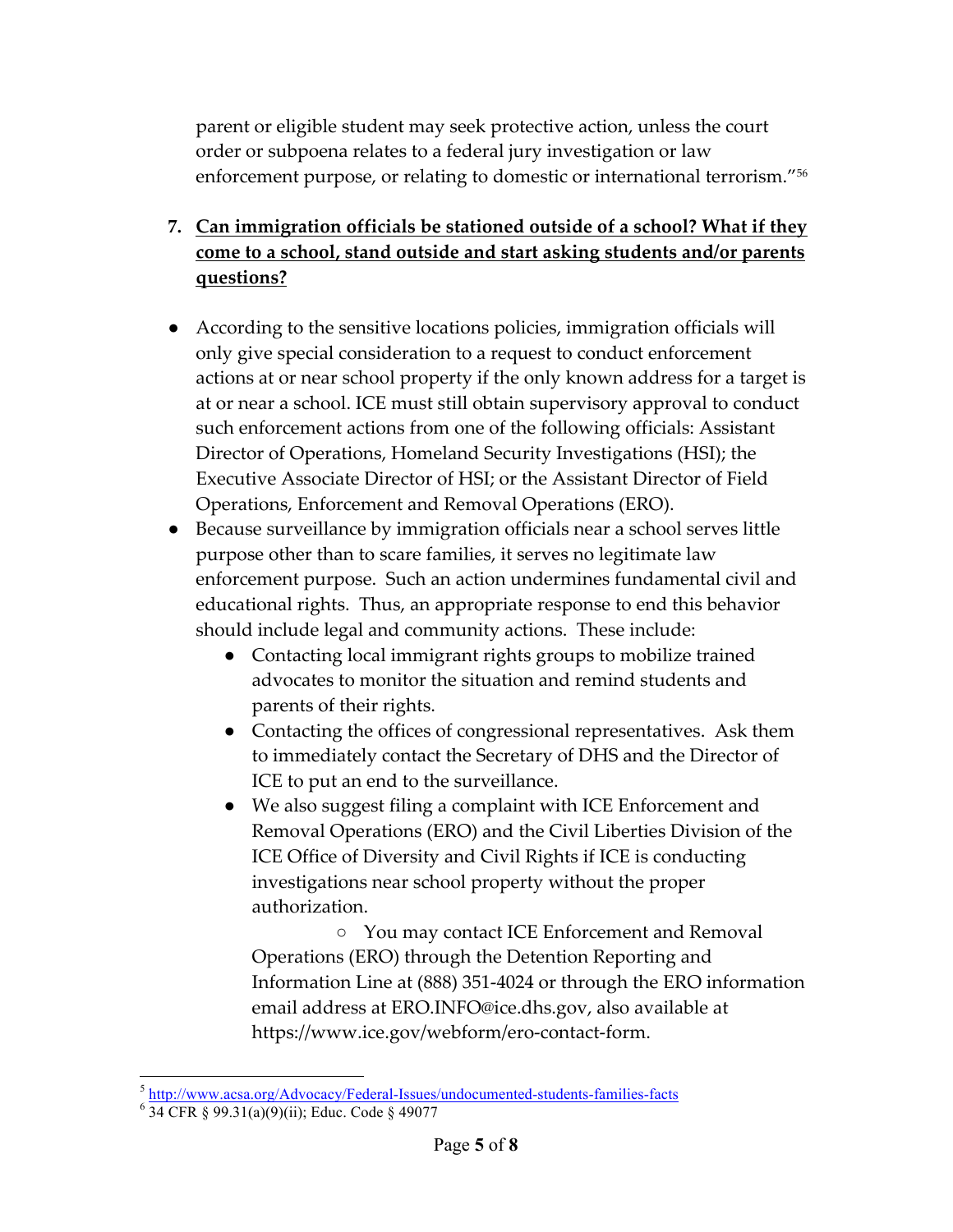○ The Civil Liberties Division of the ICE Office of Diversity and Civil Rights may be contacted at (202) 732-0092 or ICE.Civil.Liberties@ice.dhs.gov.

○ You may contact CBP via the CBP Information Center by phone at 1 (877) 227-5511, or submit an email through the website at *https://help.cbp.gov*.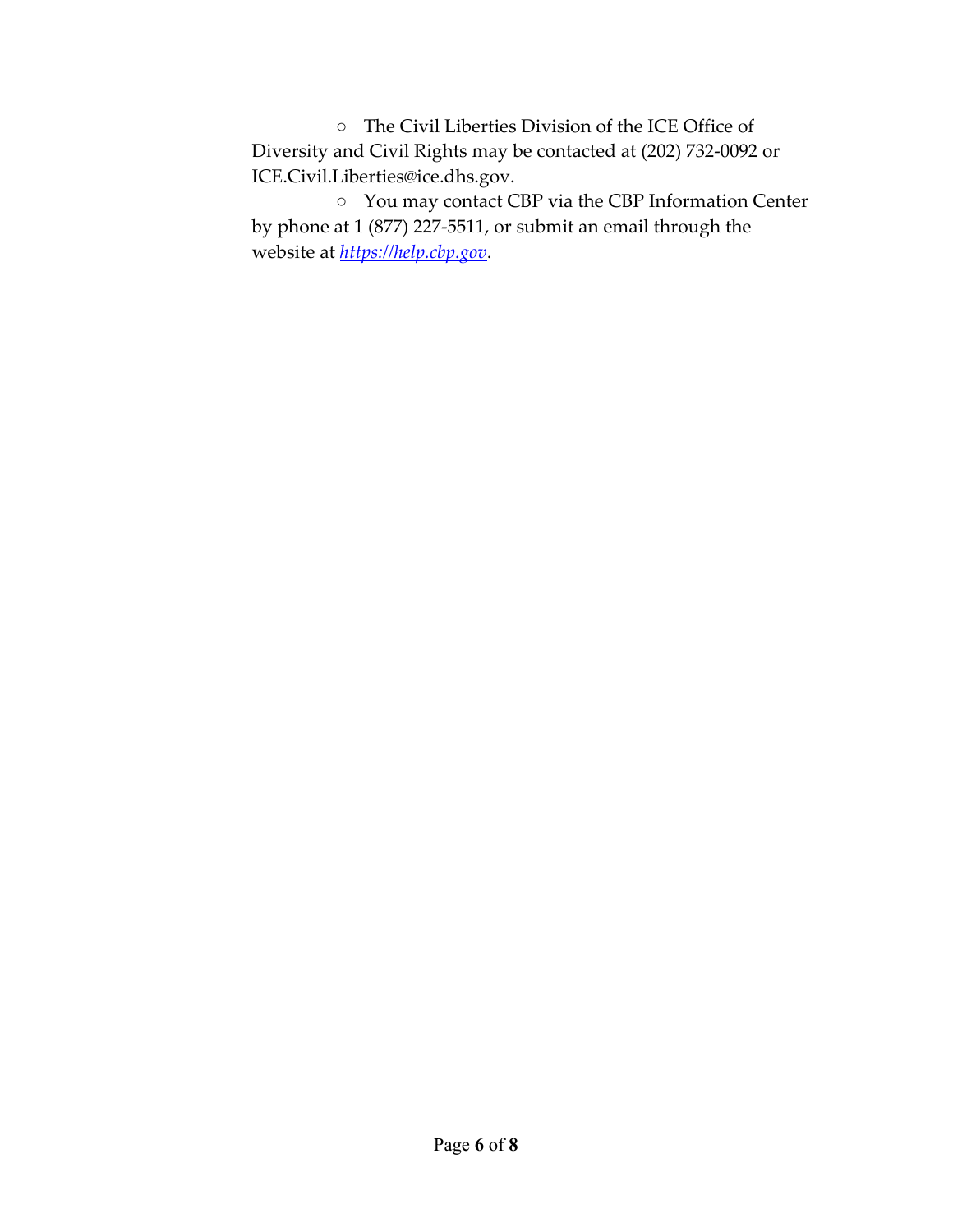## *Ways That School Officials Can Support Immigrant Students and Families*

The nation's public school systems are on solid ground providing resources to families concerned about their immigration status. Already, the Los Angeles Unified School District has created a comprehensive guidebook and online resource center for such families.7 Similarly, New York City's public libraries are hosting "Know Your Rights" workshops for undocumented families, and the New Haven Public School system has plans to issue guidelines for supporting immigrant students and their families when responding to requests from immigration officials. Many school districts around the country have also enacted policies to make their school grounds safe zones for immigrants regardless of immigration status, including Los Angeles, Oakland, Nashville, Denver, Santa Fe, El Paso, and more.

Below are examples of actions educators can take to ensure their students' right to education is upheld:

• School districts around the country are enacting policies and resolutions making schools "safe zones" free from any type of immigration enforcement activity. Many jurisdictions have already passed resolutions declaring schools safe zones, including: Nashville, Minneapolis, Los Angeles, Oakland, and more. Organizations including the National Immigration Law Center (NILC) and the National Education Association (NEA) have created sample resolutions that can be submitted to school boards. The sample NILC resolution can be found at: https://www.nilc.org/wp-content/uploads/2016/12/Model-Campus-Safe-Zones-Language-K12-countrywide-2016-12.pdf.

• The NEA – a national organization representing three million educators – has publicly committed to supporting local efforts to ensure immigrant students are safe at school. You can learn more about NAE's efforts here: http://educationvotes.nea.org/stand-immigrant-studentscommunities/.

● Provide resources for undocumented families by creating connections with community organizations and legal support. School districts can provide materials to families on their website as well as through workshops, mailings and via tables at school buildings. Making this information available to parents helps allay their concerns and thus

 <sup>7</sup> Available here: http://achieve.lausd.net/Page/11959